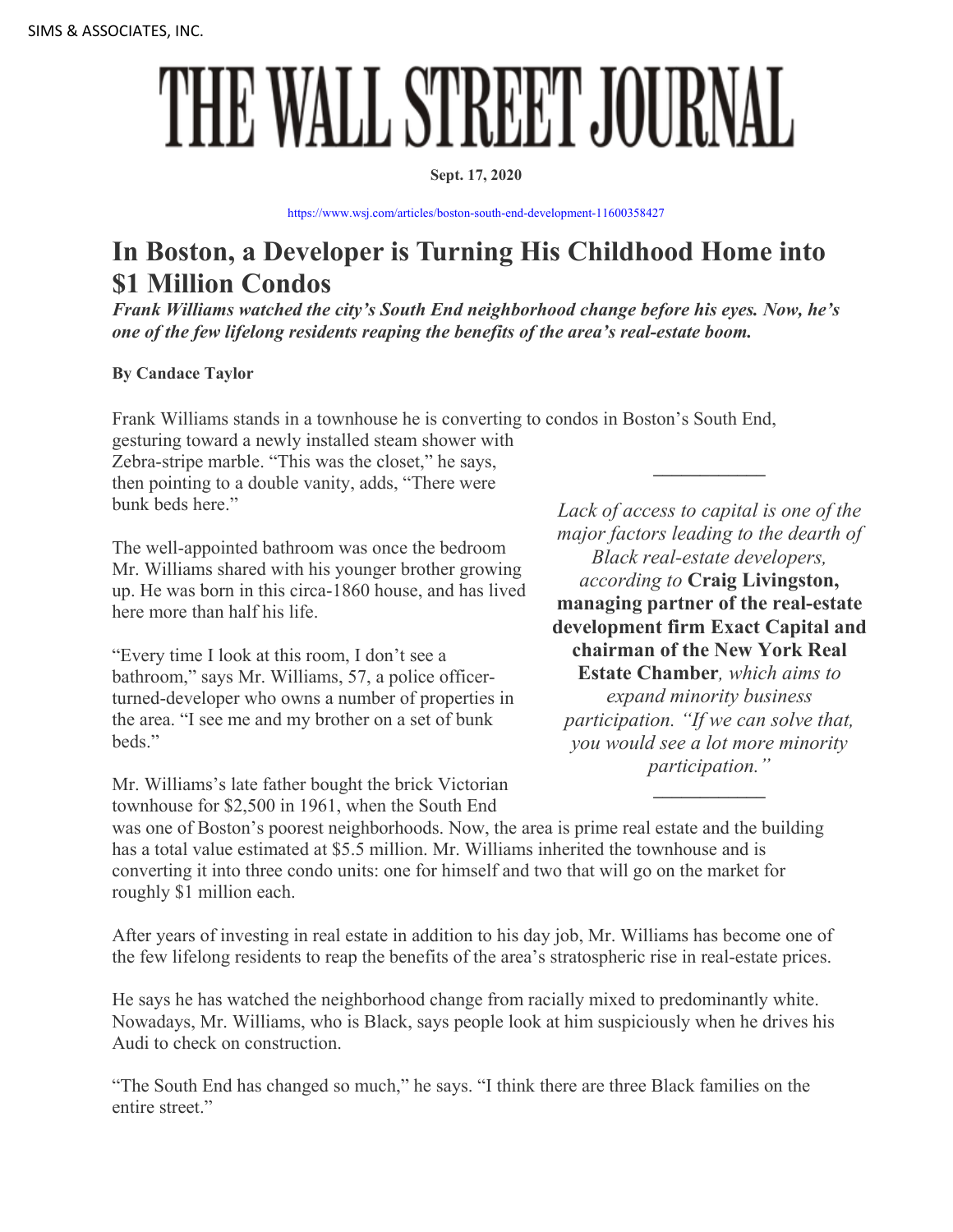It's rare for a South End family to hang onto a house as long as the Williamses have, says Steven Cohen of Keller Williams Realty, the real-estate agent who is listing Mr. Williams's units and who estimated the value of the building. "The vast majority of the time, someone ends up selling it."

Black real-estate developers in general are severely under-represented across the country, industry experts say. "Our real-estate industry is essentially a white industry," says developer Don Peebles, who is considered one of the largest Black developers in the country and has launched a \$500 million investment fund for women and minority developers.

Today, the South End block where Mr. Williams grew up is the stuff of (pre-Covid) urban dreams. Well-kept brick townhouses have elaborate wrought-iron railings and dormer windows surrounded by circular slate shingles. On one hot August morning, trees provided plenty of shade for joggers and parents pushing strollers along the brick sidewalk.

Mr. Williams says it wasn't always this way. Growing up, he says, the area was predominantly first-generation immigrants like his father, who came to the U.S. from Barbados to pick tobacco in the 1950s.

"The houses weren't as well-maintained because they were all rooming houses," he says. "The sidewalk wasn't like this either. We had a regular, paved sidewalk. Around the '70s, they tore the concrete up."

He stops. "See this tree here? My limit, when I was a child, was don't go past this tree. And don't go past the alley on that side. If I did go past this tree, my father would grab a switch off this tree and spank my ass right back home. And it didn't matter who was around."

His father worked as a custodian at MIT, saving half of every paycheck. When he bought their five-story brick townhouse in the South End, the family of four lived in the basement and first floor, and rented out six small apartments with shared bathrooms on the upper floors, each for \$5 a month.

As a young adult, Mr. Williams rented the top two floors from his father, who did nearly all of the maintenance himself, and nearly lost the house to foreclosure on two occasions.

"My father invested every penny he had just to hold on to it," Mr. Williams says.

Down the block to Hiscock Park, he speaks with a passing neighbor. ("I used to play in your house as a kid.") Built in the 1970s, the park is a pleasant oasis with benches for passersby, but Mr. Williams remembers when it was a vacant lot filled with garbage.

"When they did this over," he recalls, "they moved a bunch of cars that were kind of buried, and they found like three dead bodies."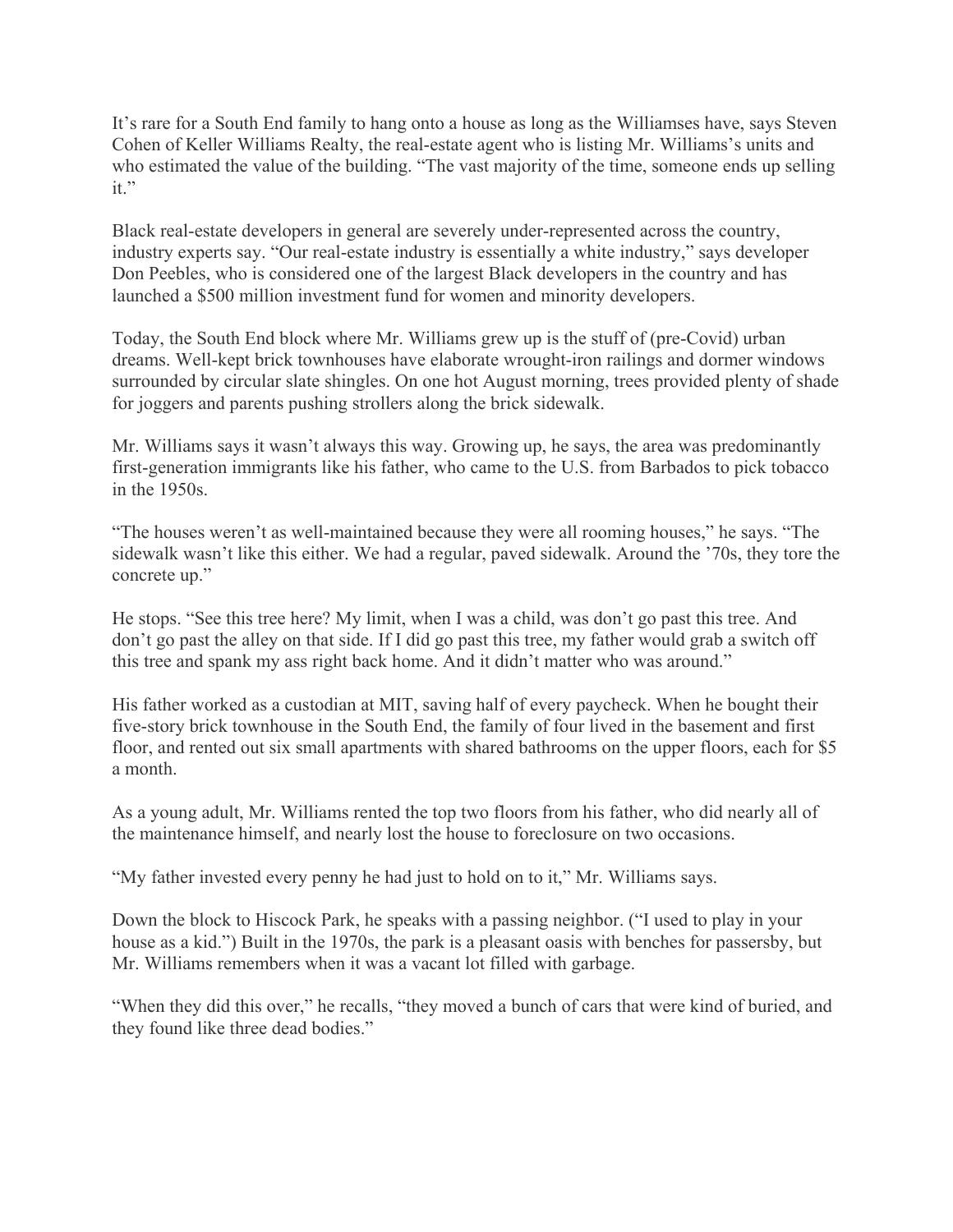Mr. Williams didn't set out to become a real-estate developer, despite encouragement from his father. "He said, 'You better buy some of these brick buildings in the South End.' But of course like any other kid, who listens to his father?"

He became a police officer instead, and says he plans to retire soon after 32 years on the force.

At age 35, Mr. Williams married a woman whose father had been successful in real estate and who also encouraged Mr. Williams to buy buildings in the South End while they were affordable. It wasn't until years later, after Mr. Williams had gotten divorced, that he decided to give it a try.

In 2000, he bought a two-family brick townhouse in nearby Roxbury for \$160,000. "It was right next to a crack house," he recalls. He renovated it, renting one of the units and moving into the other.

Over the next few years, he bought three other 1- and 2-family townhouses in Roxbury and the South End for roughly \$100,000 each. Years later in 2015, he even bought the "crack house" next door to his first purchase for about \$470,000.

Mr. Williams still owns all but one of the buildings he has purchased over the years, renting them out to tenants. He estimates each is worth about \$1 million today.

Meanwhile, nearly everyone he knew in the neighborhood has moved out. "Who can afford it?" he says. When people in the neighborhood inherit a family house, he adds, they usually sell because the taxes—including inheritance and capital-gains taxes—are too much for them to pay. He says the real-estate taxes on his house are about \$27,000 a year.

If his parents hadn't set up "really good estate planning" that allowed him to take ownership gradually, he says, he never would have been able to keep their house.

Indeed, he received offers from investors after his father's death two years ago. "The day after my father passed, I got about 15 notices offering \$3.5 million to \$4 million cash for the building. Cash."

Still, getting a construction loan was difficult. He was rejected again and again, despite a strong credit score, assets and income. "I just [wanted] to borrow a measly \$2 million to do the work," he says.

Lack of access to capital is one of the major factors leading to the dearth of Black real-estate developers, according to Craig Livingston, managing partner of the real-estate development firm Exact Capital and chairman of the New York Real Estate Chamber, which aims to expand minority business participation. "If we can solve that, you would see a lot more minority participation."